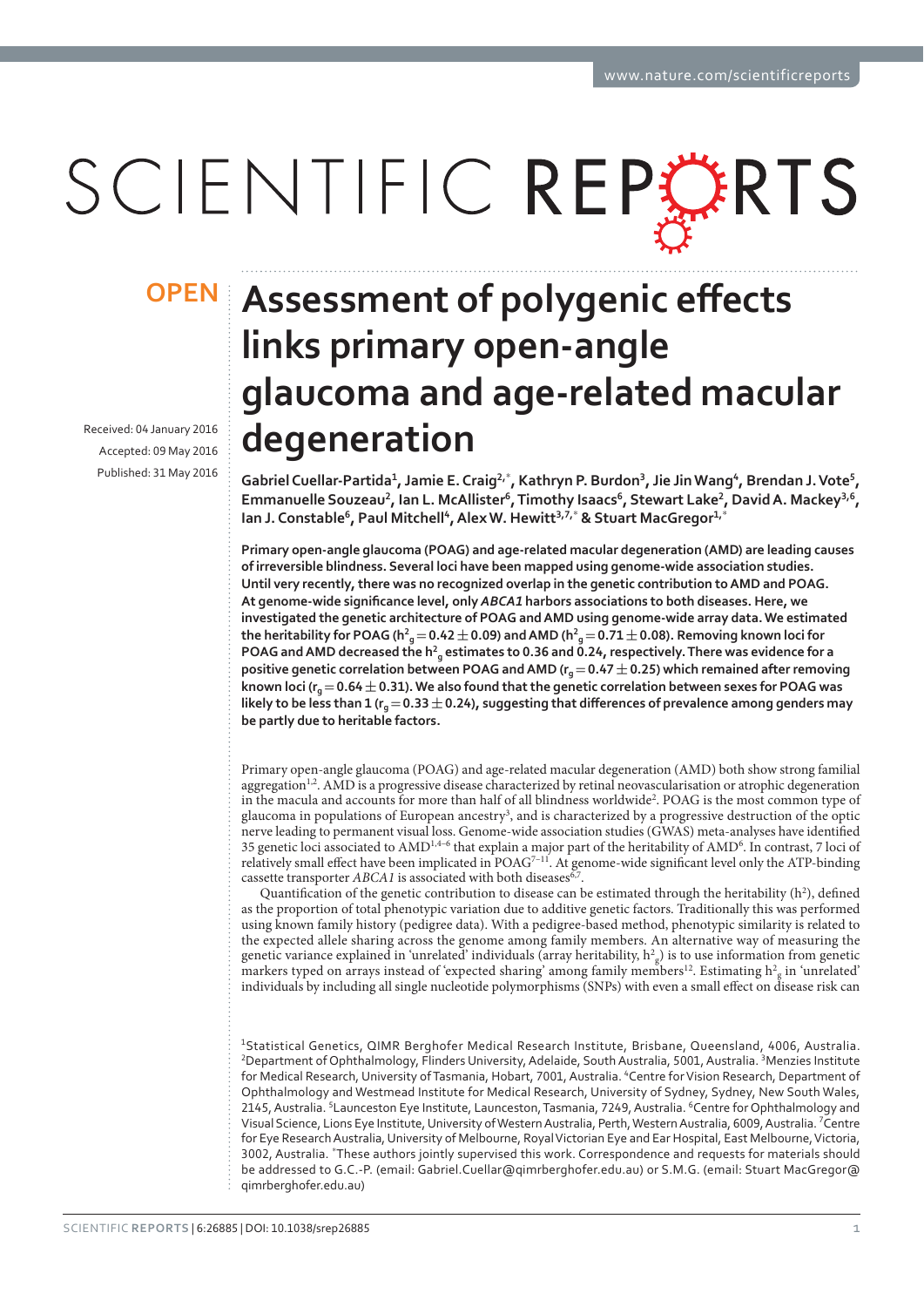| <b>Trait</b>  | $N_{\text{Cases}}/N_{\text{Controls}}$ | $K(\%)$ | $h^2$ <sub>o</sub> (s.e.) | P          | $h^{2}_{\sigma}$ (s.e.) | P            |
|---------------|----------------------------------------|---------|---------------------------|------------|-------------------------|--------------|
| AMD           | 1382/1150                              | 2.8     | 0.71(0.08)                | $2.20E-16$ | 0.24(0.09)              | 2.49E-03     |
| POAG          | 1105/1150                              | 2.0     | 0.42(0.09)                | 2.27E-06   | 0.36(0.09)              | $4.04E - 05$ |
| Advanced POAG | 703/1150                               | 2.0     | 0.42(0.12)                | 1.35E-04   | 0.36(0.12)              | 8.21E-04     |
| Non-adv. POAG | 402/1150                               | 2.0     | 0.35(0.18)                | $2.52E-02$ | 0.29(0.18)              | 5.03E-02     |
| Female POAG   | 589/622                                | 2.0     | 0.52(0.16)                | 4.27E-04   | 0.49(0.16)              | 1.00E-03     |
| Male POAG     | 516/528                                | 2.0     | 0.66(0.19)                | 1.31E-04   | 0.62(0.19)              | 4.82E-04     |
| Male AMD      | 547/528                                | 2.8     | 0.72(0.20)                | 2.45E-05   | 0.34(0.21)              | 4.50E-02     |
| Female AMD    | 835/622                                | 2.8     | 0.73(0.15)                | 7.24E-11   | 0.42(0.15)              | 2.11E-03     |

**Table 1. Estimates of proportion of variation due to common genetic variants for POAG and AMD.** \*Variance explained due to common genetic variance once we removed known associated loci for POAG7, 8, 9, 10, 11 and AMD6.

| Set 1         | Set 2         | $r_{\rm o}$ (s.e.) | P                     | $r_{\rm o}^{\rm a}$ (s.e) | P           |
|---------------|---------------|--------------------|-----------------------|---------------------------|-------------|
| AMD           | POAG          | 0.17(0.19)         | 1.79E-01              | 0.16(0.30)                | 2.94E-01    |
| AMD           | Adv. POAG     | 0.20(0.21)         | $1.62E - 01$          | 0.32(0.36)                | 1.78E-01    |
| AMD           | Not Adv. POAG | 0.12(0.25)         | 3.17E-01              | $-0.08(0.41)$             | $4.25E-01$  |
| Not Adv. POAG | Adv. POAG     | 1.00(0.46)         | 5.00E-01 <sup>b</sup> | 1.00(0.54)                | $5.00E-01b$ |
| POAG male     | POAG female   | 0.33(0.24)         | $4.72E - 02b$         | 0.25(0.25)                | $9.97E-03b$ |
| AMD male      | AMD female    | 0.71(0.23)         | $5.00E - 01b$         | 0.14(0.35)                | $5.13E-02b$ |

**Table 2. Estimates of genetic correlations using a bivariate restricted maximum likelihood approach (REML) implemented in GCTA**<sup>14</sup>**.** Controls were split evenly and randomly between sets in order to avoid bias in the estimate. <sup>a</sup>Estimated genetic correlation after removing known loci. For experiments involving only AMD or POAG only AMD or POAG loci were removed. For experiments involving POAG and AMD, both POAG and AMD loci were removed. <sup>b</sup>Significance estimate on whether  $r_g$  is different from 1 (H<sub>0</sub> = 1).

give insight into the genetic architecture of a disease. Yang et al. showed one can estimate the realized genetic relationship between distantly related individuals from genotype data<sup>12</sup>.

In this work we estimate the proportion of variation explained,  $h^2_{\text{g}}$ , by all markers for POAG and AMD in a case-control setting using a restricted maximum likelihood (REML) approach implemented in GCTA13 software. We also investigated whether POAG and AMD share a common genetic background beyond their overlap with the ABCA1 locus using two methods. In the first, the genetic correlation is estimated from unrelated individuals without sample overlap, through a bivariate mixed-effects linear model<sup>13,14</sup>; the second method, the cross-trait LD score regression, uses solely GWAS summary statistics and permits sample overlap<sup>15,16</sup>. Furthermore, using these approaches, we also investigated whether there are significant genetic differences between genders in POAG and AMD. Even after accounting for confounders such as age, men are more likely to develop POAG than women<sup>3,17</sup>. AMD has similar prevalence in each sex although prevalence is higher at later ages, due at least in part to differences in life expectancy. We try to address whether these differences can be attributed in part to genetic factors.

#### Results

Using genome-wide array data of 1382 AMD and 1105 POAG cases, and 1150 screened controls, we found that both AMD and POAG have a statistically significant 'polygenic' component underlying disease risk,  $h^2_{\rm g}$  = 0.71  $\pm$  0.08 and  $h^2_{\rm g}$  = 0.42  $\pm$  0.09, respectively. Autosomal  $h^2_{\rm g}$  estimates for the traits are shown in Table 1. After removing the effect of the known associated loci, the estimates of residual  $h_g^2$  decreased from 0.42 to 0.36 for POAG. For POAG this implies the existence of many more common variants of small effect that collectively make a large contribution to genetic risk of POAG. In contrast, the  $h^2$ <sub>g</sub> explained by SNPs in AMD greatly decreased from 0.71 to 0.24 after removing the known loci. We found no evidence for genetic contribution of rare variants (MAF < 0.01) and X-chromosome (data not shown).

The bivariate linear mixed-model analysis showed a positive but non-significant genetic correlation between POAG and AMD  $r_g = 0.17 \pm 0.19$  [Table 2]. However, using the cross-trait LD score regression approach (which allows the inclusion of more control individuals in the analysis), we observed a suggestive genetic correlation between both diseases  $r_g = 0.47 \pm 0.25$  and a significant overlap between AMD and advanced POAG  $r_g = 0.58 \pm 0.30$  [Table 3]. The genetic overlap became more apparent once we removed the known loci  $r_g = 0.63 \pm 0.31$  for all POAG vs AMD and  $r_g = 0.80 \pm 0.33$  for advanced POAG vs AMD.

Interestingly, we found that the genetic correlation between female and male POAG using the bivariate linear mixed model analysis was significantly lower than 1 ( $r_g$  = 0.33  $\pm$  0.24), indicating a significant difference between genetic architecture [Table 2]. In contrast there was not a significant difference in the genetic background between female and male AMD ( $r_g = 0.71 \pm 0.23$ ) implying little or no sex specific genetic effects [Table 2]. Previous studies of POAG have shown that the effect sizes at some of the known loci are larger for advanced cases than for non-advanced cases. Here we found that  $h_{\rm g}^2$  was larger for advanced than for non-advanced POAG although the increase was not significant and the estimated genetic correlation was 1 [Tables 2 and 3].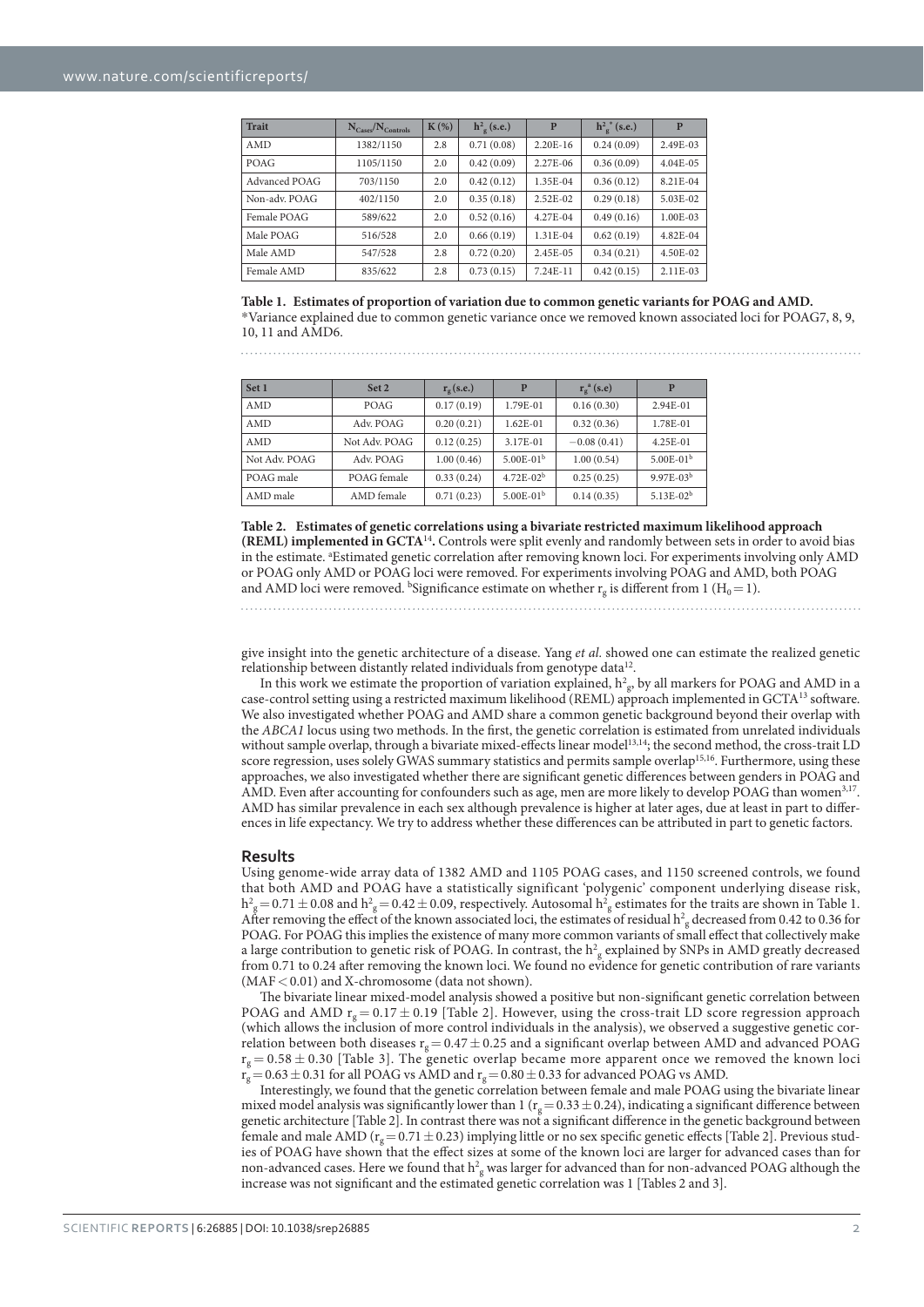| Set 1         | Set 2         | $r_{\rm g}$ | P             | $r_{\rm g}^{\rm a}$ | P             |
|---------------|---------------|-------------|---------------|---------------------|---------------|
| AMD           | <b>POAG</b>   | 0.47(0.25)  | $6.20E - 02$  | 0.64(0.31)          | 3.90E-02      |
| <b>AMD</b>    | Adv. POAG     | 0.58(0.30)  | 5.00E-02      | 0.80(0.33)          | 1.60E-02      |
| <b>AMD</b>    | Non-adv. POAG | 0.39(0.46)  | 3.96E-01      | <b>NA</b>           | <b>NA</b>     |
| Non-adv. POAG | Adv. POAG     | <b>NA</b>   | <b>NA</b>     | <b>NA</b>           | <b>NA</b>     |
| POAG male     | POAG female   | 0.40(0.36)  | $9.80E - 02b$ | 0.58(0.98)          | $5.00E - 01b$ |
| AMD male      | AMD female    | 0.86(1.08)  | $5.00E-01b$   | <b>NA</b>           | <b>NA</b>     |

**Table 3. Estimates of genetic correlations using cross-trait LD-score regression**<sup>15</sup>**.** Controls for each set were the same as in Table 1, as this approach is not biased due to overlapping samples. NA is displayed where it was not possible to calculate reliable estimates. <sup>a</sup>Estimated genetic correlation after removing known loci. For experiments involving only AMD or POAG only AMD or POAG loci were removed. For experiments involving POAG and AMD, both POAG and AMD loci were removed. <sup>b</sup>Significance estimate on whether  $r_g$  is different from 1  $(H_0 = 1)$ .

. . . . . . . . . . . . . . . . . . .

### **Discussion**

The estimated array heritabilities reported here differ from those of twin studies in two ways. First, when 'expected sharing' is used among (close) family members, both common and rare genetic variants contribute to the estimate of h<sup>2</sup>. In contrast, estimating the genetic relationship between 'unrelated' individuals only uses information on the portion of the genome tagged by SNPs present on the array used<sup>18</sup>. This means  $h^2$  is a lower bound for  $h^2$ . Second, twin studies typically sample from the general population and hence provide heritability estimates for the disease up to the age at which the twins were ascertained. Twin studies generally ascertain individuals who are < 75 years of age. In contrast, here we assume lifetime risk (up to age 75) to be of primary interest in our  $h_g^2$  calculations.

Given that rare variants are not highly correlated with common ones, their contribution to the GRM is limited. Because of this, we investigated the variance explained by creating the GRM using just rare variants on the array (MAF < 0.01). The estimates were around 0, albeit with large standard errors. This suggests that the aggregate effects of the exonic variants on the arrays are not large.

The bivariate linear-mixed model allows the estimation of the SNP-correlation  $r_g$  between two traits. This correlation reflects the mean genetic correlation, meaning that small estimates can be the result of positive and negative correlations in different loci. The r<sub>g</sub> estimate between POAG and AMD was positive but non-significant using the bivariate model, possibly due to sample size, as in this approach we had to randomly split the controls. However, using the cross-trait LD score regression approach where we could use all the controls for both diseases, we showed a significant genetic overlap between the diseases which extends beyond the known ABCA1 locus. The overlap observed between AMD and POAG was even greater with advanced cases; however, this could be product of our limited sample size of non-advanced cases. We were unable to estimate reliable genetic correlations using the LD-score for non-advanced POAG (due to small sample size).

A potential mechanism mediating the correlation between AMD and POAG could be through heritable inflammatory mechanisms. Inflammatory events have been implicated in the development of AMD<sup>19-22</sup> and could affect IOP; elevated IOP is a major risk factor for  $POAG^{23-25}$ . Our findings suggest that the observed overlap between POAG and AMD genetic associations at ABCA1 represents just the tip of the iceberg in terms of genetic overlap. Larger studies of both diseases are likely to uncover more polygenes, with a subset of these polygenes expected to be common. Characterization of these common loci may offer new insights into molecular pathogenesis of both diseases.

The difference in genetic architecture between genders in POAG suggests a role of hormonal mechanisms in the patho-etiology of the disease. Several studies have reported that estrogen plays a protective role<sup>26-28</sup>. In addition, our results are in line with a recent study in a sample from the United States in which they found that SNPs in the estrogen pathway were associated to POAG in women but not in men<sup>29</sup>.

Our findings regarding gender differences should be confirmed in subsequent studies as our analyses could have been hampered by our limited sample size once we stratified by sex. Also, although most of the test carried out in this study are highly correlated, some degree of multiple testing has to be acknowledged. This may impact our conclusions for the genders differences.

In summary, we have shown for the first time the important role of common variant polygenes in POAG risk. We also reveal a hitherto unappreciated genetic overlap between AMD and POAG. These results suggest that AMD GWAS could be used to prioritize POAG findings below the standard genome-wide significant threshold. We did not find significant differences between non-advanced and advanced POAG or between genders in AMD. Our results showing significant genetic differences between the POAG male and POAG female samples could explain the difference in prevalence between male and female POAG. Future work on the genetics of POAG should contemplate sex-stratified approaches.

#### **Methods**

**Data.** AMD cases were drawn from patients presenting to ophthalmology clinics across Australia (in particular the Lions Eye Institute, Western Australia; the Launceston Eye Institute, Tasmania; and the Flinders Medical Centre, South Australia) as well as from the population-based Blue Mountains Eye Study (BMES)6,30. Advanced AMD was defined as geographic atrophy and/or choroidal neovascularisation in at least one eye and age at first diagnosis ≥ 50 years, and intermediate AMD was defined as pigmentary changes in the retinal pigmented epithelium or more than five macular drusen greater than 63µm and age at first diagnosis  $\geq$ 50 years<sup>6</sup>.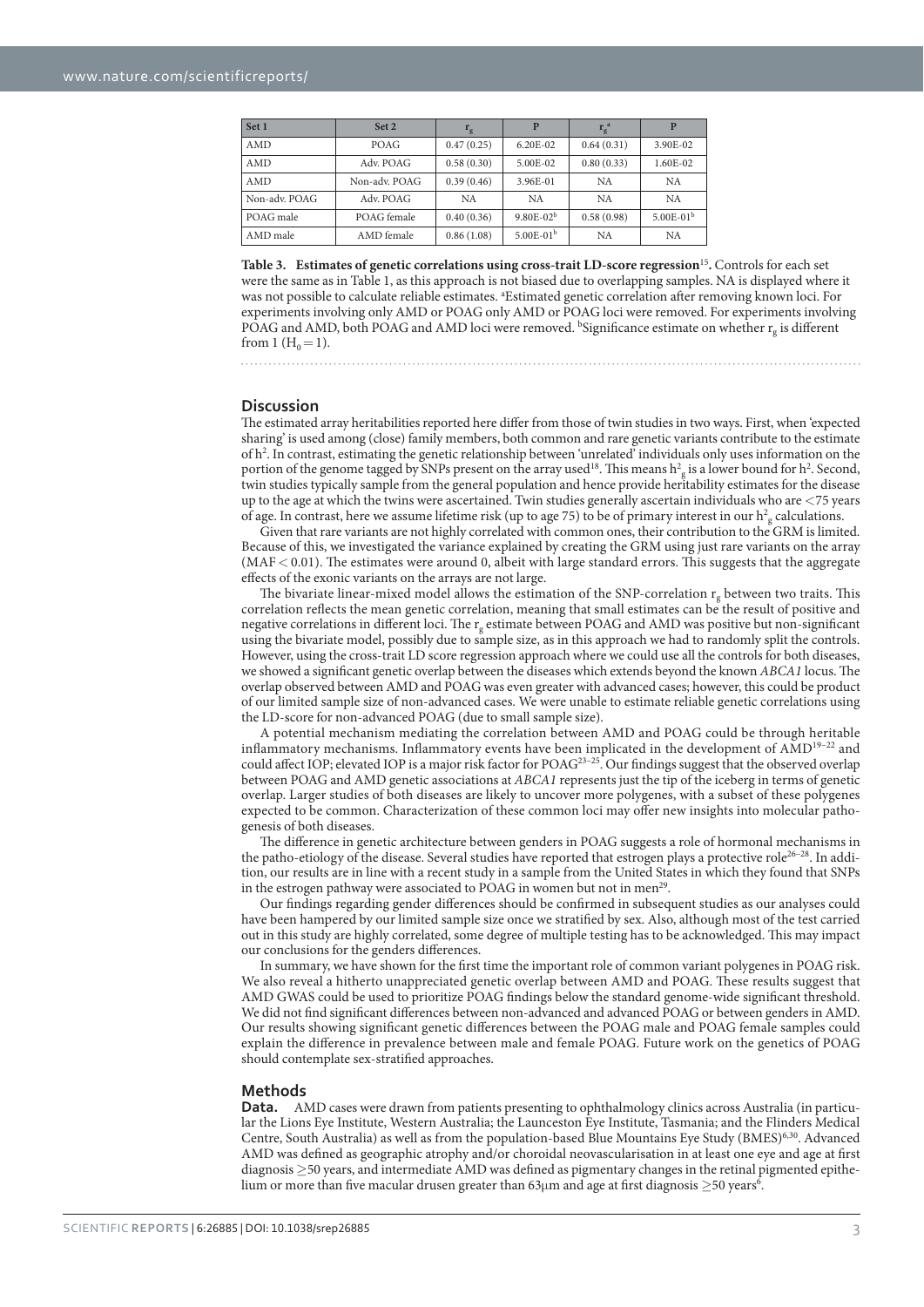POAG cases were drawn from the Australia and New Zealand Registry of Advanced Glaucoma (ANZRAG) as previously described<sup>31</sup>. Advanced POAG was defined as a reliable 24-2 Humphrey visual field visual with a mean deviation of worse than −22 dB or at least 2 out of 4 central fixation squares affected with a Pattern Standard Deviation of < 0.5% and a cup:disc ratio of > 0.95. Non-advanced POAG was defined as POAG-related visual field loss with a corresponding optic disc appearance and cup:disc ratio of >0.7. Worst recorded intraocular pressure (IOP) was noted, but was not part of the inclusion criteria.

Controls for both diseases comprised 204 healthy controls from Flinders University, Australia and 955 healthy individuals from the BMES. The BMES is a population-based cohort study investigating the etiology of common ocular diseases among suburban residents aged 49 years or older, living in the Blue Mountains region, west of Sydney, Australia, during one of four surveys between 1992 and 200432. All controls underwent a thorough ophthalmic evaluation and were confirmed to have no clinical signs of AMD or POAG.

All individuals were genotyped on the AMD consortium custom genotyping array<sup>6</sup>. This array includes 569,645 SNPs, approximately half of which tag common variation across the genome whilst the remainder are primarily non-synonymous coding SNPs (similar to those on the Illumina Exome arrays).

Approval for this work was obtained from the relevant Human Research Ethics Committees of the University of Sydney, the Royal Victorian Eye and Ear Hospital, the University of Tasmania, the University of Western Australia, as well as from the Southern Adelaide Clinical Human Research Ethics Committee. The study was carried out in accordance to the Declaration of Helsinki and informed consent was obtained from all participants.

Individuals were excluded to ensure that no pairs had an estimated genetic relationship > 0.05 (approximately a first cousin relationship). These individuals were excluded to minimize the chance that the phenotypic resemblance between close relatives could be because of non-genetic effects (for example, shared environment). We also excluded individuals who were beyond 6 s.d. from the genotype principal components (PCs) 1 and 2 from the 1000 Genomes<sup>33</sup> European population centroid.

**Statistical analysis.** Estimates of variance explained by all SNPs can be biased by genotyping errors and we therefore applied a stricter quality control than for typical GWAS analyses (99% calling rate, deviation from Hardy Weinberg Equilibrium (P < 1e-5) and MAF > 0.0025). Variance explained for the X-chromosome was estimated separately from the autosomes. Ten PCs were calculated using GCTA –pca flag and included as covariates to capture variance due to population stratification.

We used GCTA to calculate genetic relationship matrices (GRM): one for all variants in autosomes with a MAF > 0.01 (272,807 SNPs), another for all autosomes and variants MAF < 0.01 (32,299 SNPs) and one for the X-chromosome (6,902 SNPs). Both diseases were coded as binary traits (case-control status). The estimated variance explained was transformed from the observed scale to an unobserved continuous "liability" scale using a probit transformation<sup>14</sup>. The continuous scale is independent of the incidence of each category, enabling comparisons across traits or populations18. Phenotypes were modeled as a linear function of the sum of the additive effects due to all SNPs associated with trait-associated variants and residual effects. Variance components were estimated using residual maximum likelihood. For tests for whether a variance component is zero or not, the test is one-sided and under the null hypothesis the test statistic follows a 50:50 mixture of a point mass at zero and the  $\chi_1$  distribution. One-sided tests were performed for the significance of the autosomal and the sex chromosome specific variance explained  $(h<sup>2</sup><sub>g</sub>)$  estimates.

Case-control studies usually have a much larger proportion of cases than do general populations and we hence correct for disease prevalence/lifetime risk. For late onset diseases such as POAG and AMD, lifetime risk increases as a person ages. To estimate variance explained we therefore need to specify the age which we are interested in. Here we assume lifetime risk to age 75 is of interest, resulting in lifetime risk estimates of 0.0217 for POAG and 0.028 for AMD<sup>17</sup>. If older ages are of interest then prevalence in both cases is higher (e.g. for AMD lifetime risk to age 80 is 0.056), resulting in higher estimates of  $h_g^2$ . Similarly, if younger ages are of interest then the resultant  $h^2$ <sub>g</sub> are lower.

To estimate the proportion of  $h^2_{g}$  that is explained by the SNPs already identified at genome-wide significance levels, we re-computed the GRM with the SNPs close to the genome-wide significant SNPs (+ /− 1 megabase either side) removed. Since linkage disequilibrium very rarely extends beyond this, the resultant corrected  $\rm h_{\rm g}^2$  will not include the effect of the established risk loci. For POAG, 7 of the known loci in European ancestry populations (CAV1<sup>10</sup>, CDKN2BAS<sup>9</sup>, TMCO1<sup>9</sup>, SIX1<sup>11</sup>, ABCA1<sup>7,8</sup>, GMDS<sup>7</sup>, AFAP1<sup>7</sup>) were removed. For AMD, we removed loci from 35 loci summarized in Fritsche et al.<sup>6</sup>.

Genetic correlation measures the proportion of genetic variance that two traits share. To minimize confounding by shared environmental factors, we estimated the genetic correlation  $(r_g)$  between traits of unrelated individuals using a bivariate mixed-effect linear model implemented in GCTA<sup>14</sup>. The genetic correlation is the estimated additive genetic covariance between traits, normalized by the geometric mean of the individual trait genetic variances (yielding values from  $-1$  to  $+1$ ). The additive genetic covariance was estimated by relating trait covariances between 'unrelated' individuals to genetic relationship estimates from genotype data. That is, information comes from the covariance between individuals from different sample sets (here POAG and AMD cases which although genotyped together, are independently ascertained samples). Increased covariance between traits with high genetic relationship values implies a positive genetic correlation between traits. To ensure no bias due to shared controls in the per disease analysis, controls were divided evenly and randomly (ensuring no overlap) between diseases.

We also estimated the genetic correlations using the recently developed cross-trait LD score regression approach<sup>15</sup> which requires only GWAS summary statistics and is not affected by sample overlap (e.g. overlap of controls). To this end, we first ran the genome-wide association analyses using the same samples as when computing  $h^2$ <sub>g</sub> per each phenotype (i.e. we make use of all the controls for each phenotype) with SNPs with MAF > 0.01, using the 10 first PCs as covariates. Genomic inflation factor for these GWAS ranged from 0.99 to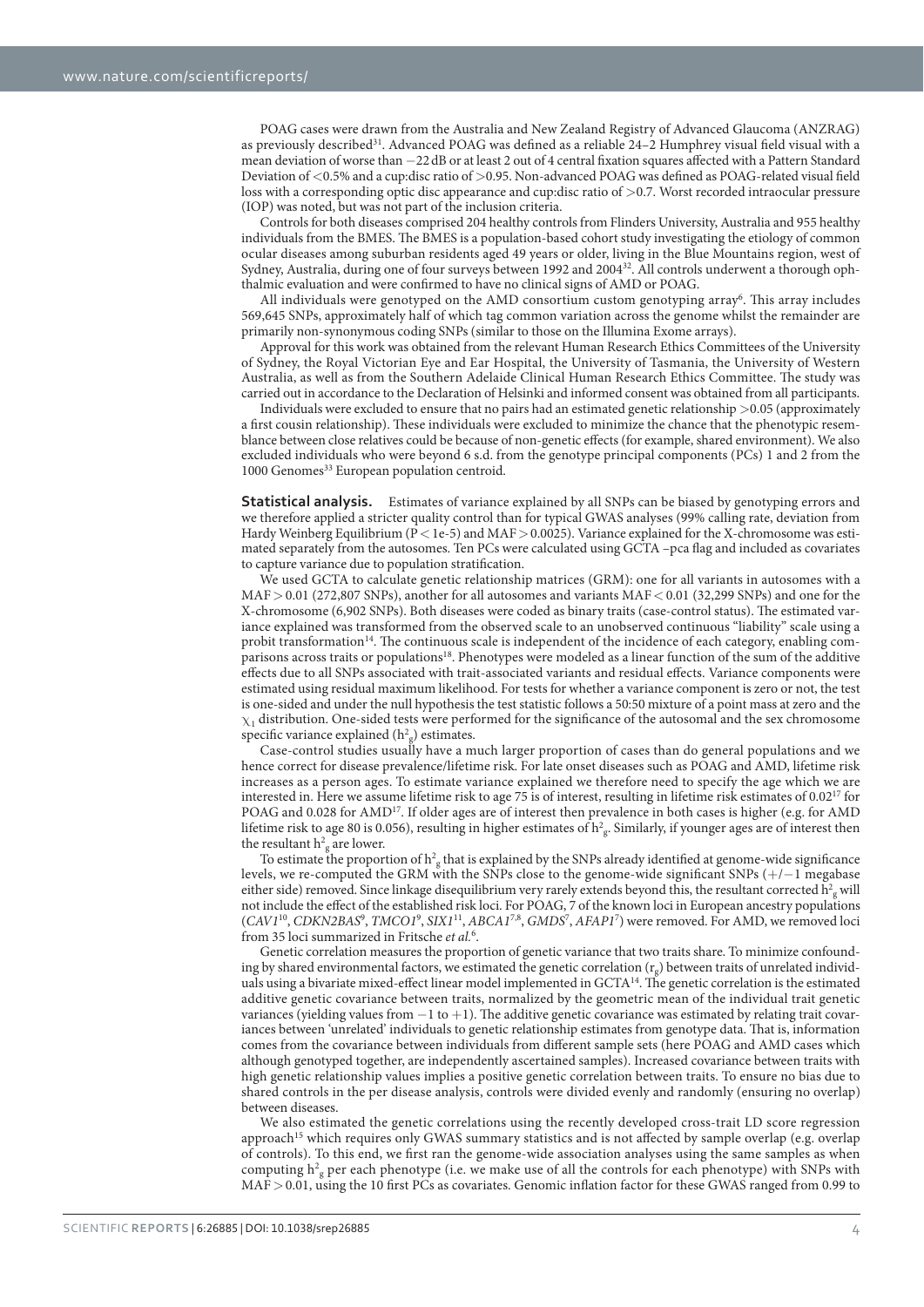1.01. We used the LD-scores estimated by Bulik-Sullivan et al.<sup>15,16</sup> available at http://www.broadinstitute.org/~bulik/eur\_ldscores/that are based on the 1000 Genomes European population and estimated by 1-cM windows. We then estimated the genetic correlation using the software available at https://github.com/bulik/ldsc with the default parameters.

To investigate differences between sexes in variance of liability captured by SNPs, we also estimated genetic correlation between sex where male cases and male controls were used as the first trait, female cases and female controls as the second trait. Finally, in the same manner, we investigated whether there was any difference in the genetic component between advanced and non-advanced POAG cases.

#### **References**

- 1. Cooke Bailey, J. N. et al. Advances in the genomics of common eye diseases. Human molecular genetics **22,** R59–65 (2013).
- 2. Fritsche, L. G. et al. Age-related macular degeneration: genetics and biology coming together. Annual review of genomics and human genetics **15,** 151–171 (2014). Tham, Y. C. et al. Global prevalence of glaucoma and projections of glaucoma burden through 2040: a systematic review and meta-
- analysis. Ophthalmology **121,** 2081–2090 (2014). 4. Black, J. R. & Clark, S. J. Age-related macular degeneration: genome-wide association studies to translation. Genetics in medicine:
- official journal of the American College of Medical Genetics, doi: 10.1038/gim.2015.70 (2015). 5. Fritsche, L. G. et al. Seven new loci associated with age-related macular degeneration. Nature genetics **45,** 433–439, doi: 439e431-432
- (2013). 6. Fritsche, L. G. et al. A large genome-wide association study of age-related macular degeneration highlights contributions of rare and
- common variants. Nat Genet. **48(2)**, 134–43, doi: 10.1038/ng.3448 (2016).
- 7. Gharahkhani, P. et al. Common variants near ABCA1, AFAP1 and GMDS confer risk of primary open-angle glaucoma. Nature genetics **46,** 1120–1125 (2014). 8. Chen, Y. et al. Common variants near ABCA1 and in PMM2 are associated with primary open-angle glaucoma. Nature genetics **46,**
- 1115–1119 (2014).
- 9. Burdon\*, K. P. et al. Genome-wide association study identifies susceptibility loci for open angle glaucoma at TMCO1 and CDKN2B-AS1. \* JOINT FIRST AUTHORS. Nature genetics **43,** 574–578 (2011).
- 10. Thorleifsson, G. et al. Common variants near CAV1 and CAV2 are associated with primary open-angle glaucoma. Nature genetics **42,** 906–909 (2010).
- 11. Wiggs, J. L. et al. Common variants at 9p21 and 8q22 are associated with increased susceptibility to optic nerve degeneration in glaucoma. PLoS genetics **8,** e1002654 (2012).
- 12. Yang, J. et al. Common SNPs explain a large proportion of the heritability for human height. Nature genetics **42,** 565–569 (2010).
- 13. Yang, J., Lee, S. H., Goddard, M. E. & Visscher, P. M. GCTA: a tool for genome-wide complex trait analysis. American journal of human genetics **88,** 76–82 (2011).
- 14. Lee, S. H. et al. Estimation of pleiotropy between complex diseases using single-nucleotide polymorphism-derived genomic relationships and restricted maximum likelihood. Bioinformatics **28,** 2540–2542 (2012).
- 15. Bulik-Sullivan, B. et al. An atlas of genetic correlations across human diseases and traits. Nature genetics, doi: 10.1038/ng.3406  $(2015)$
- 16. Bulik-Sullivan, B. K. et al. LD Score regression distinguishes confounding from polygenicity in genome-wide association studies. Nature genetics **47,** 291–295 (2015).
- 17. Rudnicka, A. R. et al. Variations in primary open-angle glaucoma prevalence by age, gender, and race: a Bayesian meta-analysis. Investigative ophthalmology & visual science **47,** 4254–4261 (2006).
- 18. Lee, S. H., Wray, N. R., Goddard, M. E. & Visscher, P. M. Estimating missing heritability for disease from genome-wide association studies. American journal of human genetics **88,** 294–305 (2011).
- 19. Telander, D. G. Inflammation and age-related macular degeneration (AMD). Seminars in ophthalmology **26,** 192–197 (2011).
- 20. Stanton, C. M. & Wright, A. F. Inflammatory biomarkers for AMD. Advances in experimental medicine and biology **801,** 251–257 (2014).
- 21. Wang, Y., Wang, V. M. & Chan, C. C. The role of anti-inflammatory agents in age-related macular degeneration (AMD) treatment. Eye **25,** 127–139 (2011).
- 22. Hall, J. B. et al. Estimating cumulative pathway effects on risk for age-related macular degeneration using mixed linear models. BMC bioinformatics **16,** 329 (2015).
- 23. Cohen, L. P. & Pasquale, L. R. Clinical characteristics and current treatment of glaucoma. Cold Spring Harbor perspectives in medicine, doi: 10.1101/cshperspect.a017236 (2014).
- 24. Bodh, S. A. et al. Inflammatory glaucoma. Oman journal of ophthalmology **4,** 3–9 (2011).
- 25. Vohra, R., Tsai, J. C. & Kolko, M. The role of inflammation in the pathogenesis of glaucoma. Survey of ophthalmology **58,** 311–320 (2013).
- 26. Cascio, C., Deidda, I., Russo, D. & Guarneri, P. The estrogenic retina: The potential contribution to healthy aging and age-related neurodegenerative diseases of the retina. Steroids, doi: 10.1016/j.steroids.2015.08.002 (2015).
- 27. Wei, X. et al. Is low dose of estrogen beneficial for prevention of glaucoma? Medical hypotheses **79,** 377–380 (2012).
- 28. Newman-Casey, P. A. et al. The potential association between postmenopausal hormone use and primary open-angle glaucoma. JAMA ophthalmology **132,** 298–303 (2014).
- 29. Pasquale, L. R. et al. Estrogen pathway polymorphisms in relation to primary open angle glaucoma: an analysis accounting for gender from the United States. Molecular vision **19,** 1471–1481 (2013).
- 30. Craig, J. E. et al. Rapid inexpensive genome-wide association using pooled whole blood. Genome research **19,** 2075–2080 (2009).
- 31. Souzeau, E. et al. Australian and New Zealand Registry of Advanced Glaucoma: methodology and recruitment. Clinical & experimental ophthalmology **40,** 569–575 (2012).
- 32. Joachim, N. et al. The Incidence and Progression of Age-Related Macular Degeneration over 15 Years: The Blue Mountains Eye Study. Ophthalmology, doi: 10.1016/j.ophtha.2015.08.002 (2015).
- 33. Genomes Project C. et al. An integrated map of genetic variation from 1,092 human genomes. Nature **491,** 56–65 (2012).

#### **Acknowledgements**

We thank the International AMD Genomics Consortium for carrying out the genotyping of the participants in this study. Genotyping for International AMD Genomics Consortium was funded through The Center for Inherited Diseases Research (HHSN268201200008I), as well as NIH/NEI grants 1X01HG006934-01 (to Gonçalo R. Abecasis) and EY022310 (to Jonathan L. Haines). GCP thanks the University of Queensland and QIMR Berghofer Medical Research Institute for scholarship support. SM is supported by an Australian Research Council Future Fellowship. The UWA, LEI & Flinders group acknowledges financial support for participant recruitment and sample processing provided by the National Health and Medical Research Council (NHMRC) of Australia